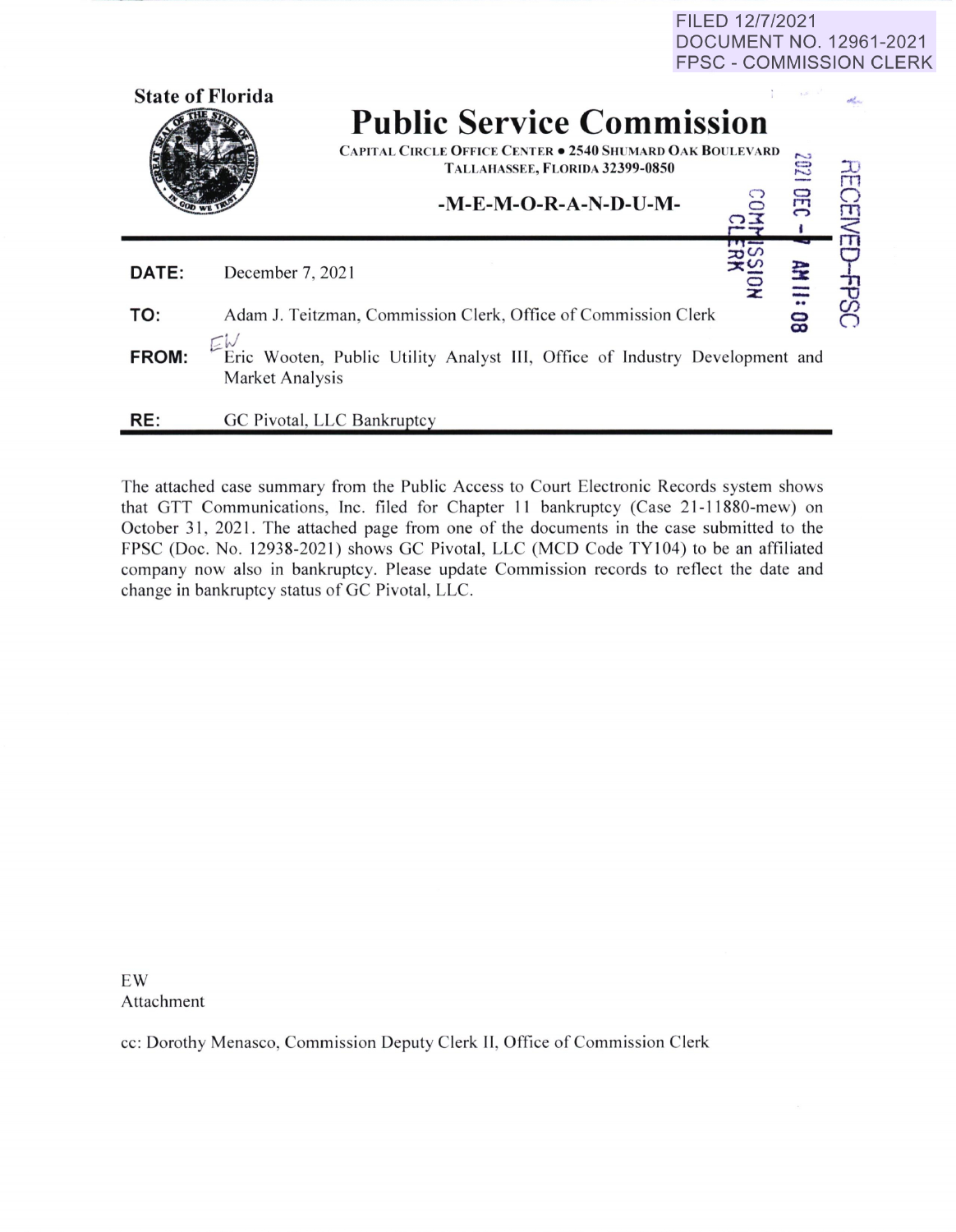21-11880-mew GTT Communications, Inc. Case type: bk Chapter: 11 Asset: Yes Vol: v Judge: Michael E. Wiles Date filed: 10/31/2021 Date of last filing: 12/05/2021

## **Case Summary**

Office: Manhattan **County: NEW YORK-NY** Fee: Paid Origin: 0 Previous term:

Joint: n Original chapter: 11 Current chapter: 11

Nature of debt: business **Pending status:** Flags: MEGA, CLMAGT, Lead

Trustee: United States Trustee City: New York Phone: (212) 510-0500 Fax: (212) 668-2255

Party 1: GTT Communications, Inc. (Debtor) Tax ID / EIN: 20-2096338

Atty: Ira S. Dizengoff Represents party 1: Debtor

Atty: Eric R. Wilson

Represents party 1: Debtor

Phone: (212) 872-1000 Fax: (212) 872-1002 Email: idizengoff@akingump.com Phone: 212-808-5087 Email: ewilson@kelleydrye.com

Location of case files: Volume: CS1 The case file may be available.

Filed: 10/31/2021 Terminated: Debtor discharged: Reopened: Converted: **Debtor** dismissed: **Confirmation hearing:** 

Email: USTPRegion02.NYECF@USDOJ.GOV